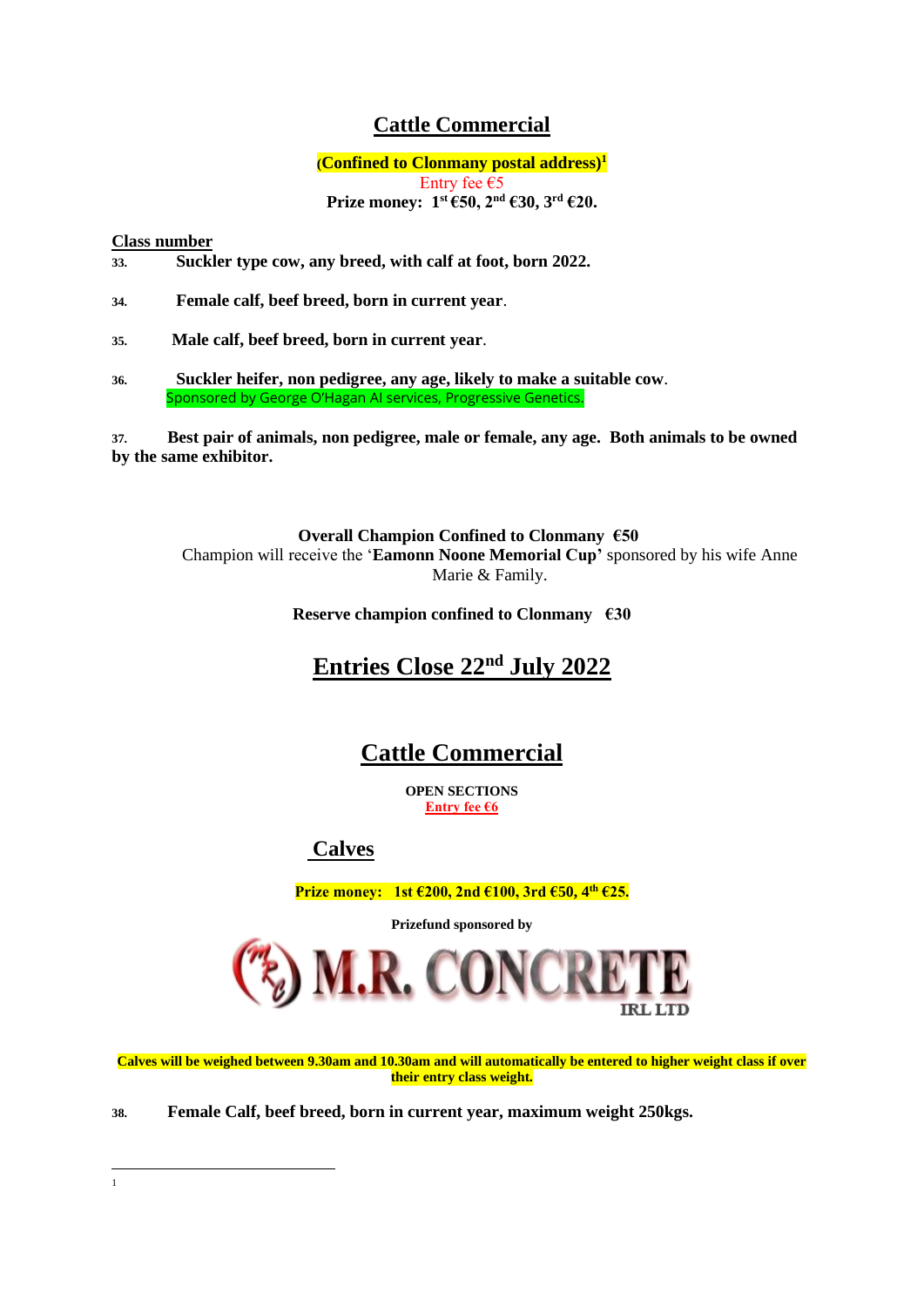- **39. Female calf, beef breed, born in current year, weighing more than 250kg.**
- **40. Male calf, beef breed, born in current year, maximum weight 300kgs.**
- **41. Male calf, beef breed, born in current year, weighing more than 300kgs.**
- **42. Pair of calves, any weight, male or female or combination of, both from same owner.**

**€100 and Perpetual Cup presented by Fr Peter Devlin for champion calf of show**

**Reserve champion calf of show €50**



#### **Young Stocksperson**

**Prize money: 1st €50, 2nd €30, 3rd €20. €10 to end of line for young stockperson**

**43. Young Stockperson/Handler Junior**, this competition is open to boys and girls from **8 to 12 years** of age on the day of the show, animal to be 2022 born calf, judged on stockmanship, style and appearance.

**44. Young Stockperson/Handler**, this competition is open to boys and girls, **13 to 18 years** on the day of the show, animal to be 2022 born calf, judged on stockmanship, style and appearance and **knowledge of animal.**

# **Qualifier**

**45. THE IRISH SHOWS ASSOCIATION PRESENT THE ALL IRELAND SENIOR YOUNG STOCKPERSON CHAMPIONSHIP 2022 18-25 YEARS OLD, Sponsored by FBD Insurance, Irish Farmers Journal.**

> Final Event Date:**03 Sep 2022** Venue: **Royal Meath Show (Trim) Porchfields Trim** Entry Fee to Clonmany qualifier show: €10 Entry fee to Final in Trim €15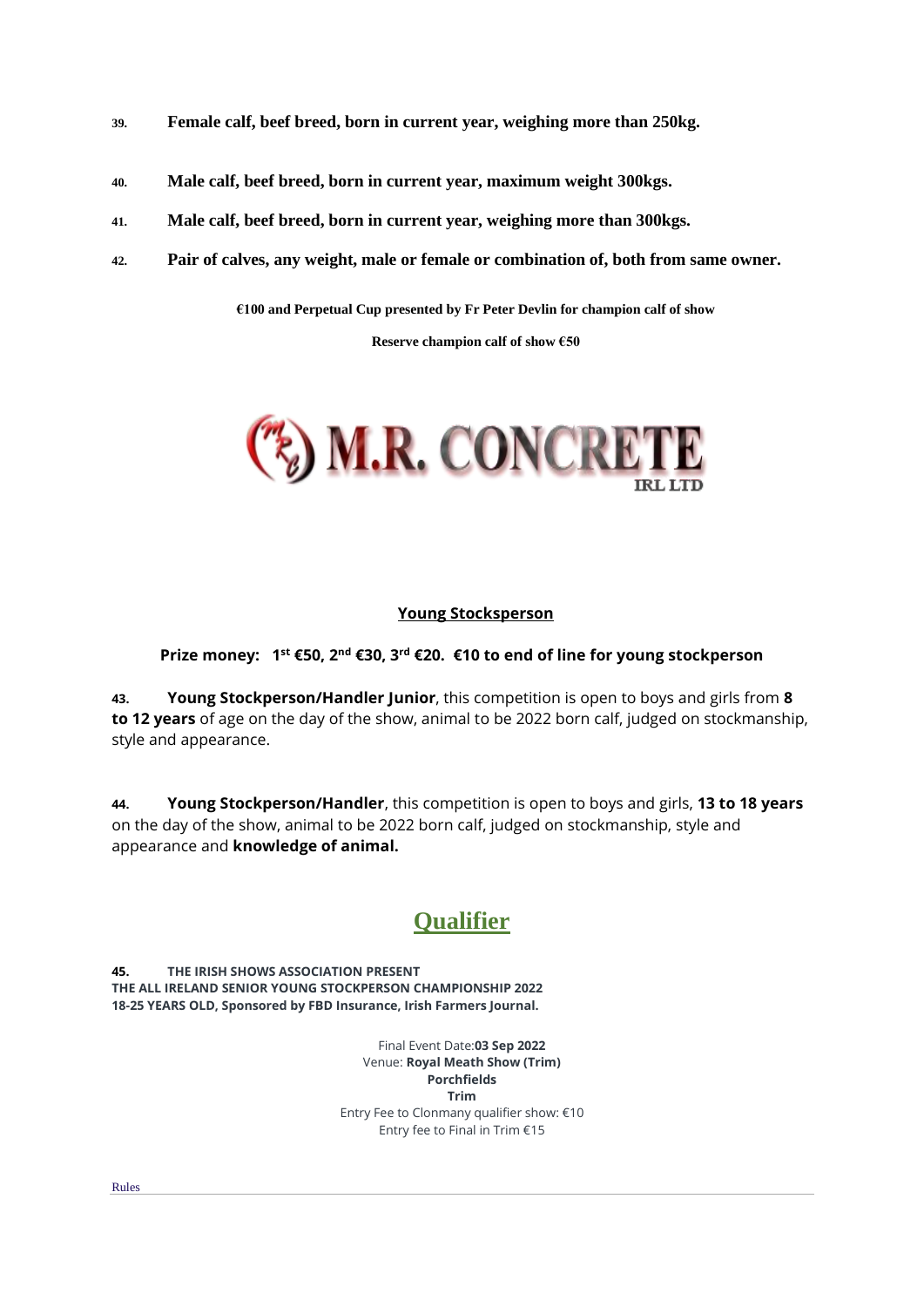1. The Competition is open to girls and boys, age on the 1st September will determine the class each exhibitor enters.

2. One exhibitor qualifies from each qualifying show for the Final.

3. Animals can be of any Beef breed, male, or female (pedigree or non-pedigree beef) and must be leading.

4. An exhibitor can show an animal belonging to another herd owner.

5. Senior exhibitors will exhibit an animal male or female calf born between 1st December 2020 and 30th September 2021.

6. Calf identity cards to be available for inspection on show day.

7. Exhibitors may be asked for proof of their age at the final.

**THE COMPETITION WILL BE JUDGED ON CRITERIA, WHICH MAY INCLUDE THE FOLLOWING:**

- 1. The ability to handle and present the animal to its best advantage in the Show Ring.
- 2. General knowledge about the animal itself, including its feeding, breeding, etc.
- 3. Stock Judging, the ability to judge and place a group of animals.
- 4. Personal presentation of stock person.
- 5. Presentation of the animal.

**PRIZE FUND at Final. 1st: €1000, 2nd: €500, 3rd: €250, 4th: €125, 5th: €75, 6th to the end of line €50**



- **46. Suckle type cow, any breed, with calf at foot born 2022.** Prize money: 1<sup>st</sup> €100, 2<sup>nd</sup> €60, 3<sup>rd</sup> €40.
- **47. Beef bullock, any breed, showing no teeth**. Prize Money: 1<sup>st</sup> €100, 2<sup>nd</sup> €60, 3<sup>rd</sup> €40.
- **48. Suckler heifer, non pedigree, any age, likely to make a suitable cow.** Prize: 1<sup>st</sup> €300, 2<sup>nd</sup>€200 3<sup>rd</sup> €100,. Sponsored by Progressive Genetics Al Services
- **49. Best pair of animals, non-pedigree, any age, male or female.** To be owned by one exhibitor prize money:  $1^{st}$  €100,  $2^{nd}$  €60,  $3^{rd}$  €40,
- **50. Best group of three animals, non-pedigree, any age, male or female.** To be owned by one exhibitor Prize Money: 1<sup>st</sup> €100, 2<sup>nd</sup> €60, 3<sup>rd</sup> €40.
- **51. Butchers' animal, male or female**, **no teeth**. Entries in this class are excluded from the All Ireland Baby beef heifer championship, class 52 Prize Money: 1<sup>st</sup> €100, 2<sup>nd</sup> €70, 3<sup>rd</sup> €30.

**Overall** Champion €100 **And the Gerry Doherty 'Shan' Memorial Cup Reserve Champion €50** 1<sup>st</sup> and 2<sup>nd</sup> prize winners eligible for entry to championship

**Class number to be held at 2.00pm approximately 52.** *All Ireland Baby Beef Heifer, no teeth.*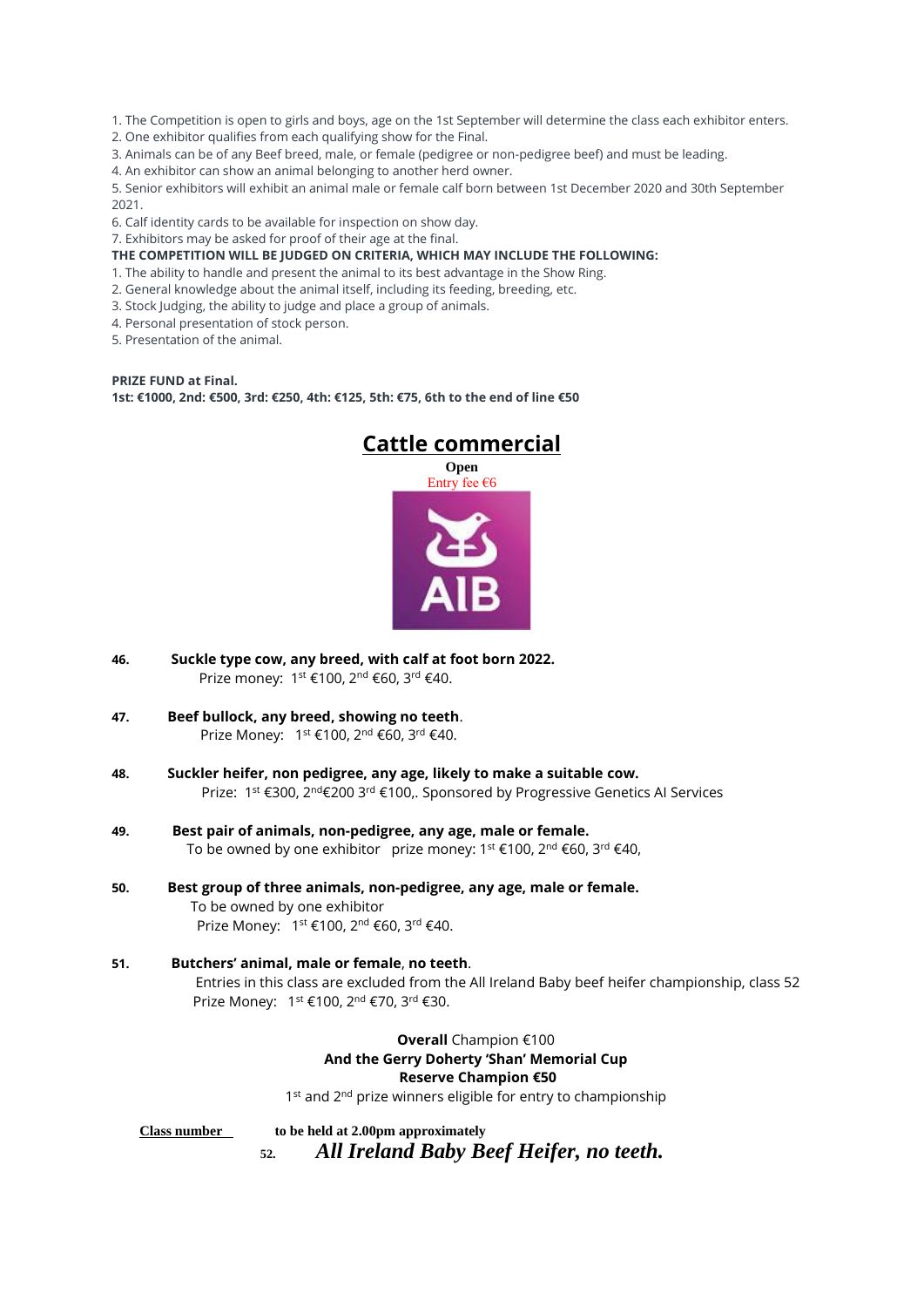

**Inishowen Co-Op and Livestock Sales**



**Winner will receive the "Father Morris memorial Perpetual Cup"**

**€200 Prize for top placed heifer from Inishowen Sponsored by Marty Noone Utilities.**

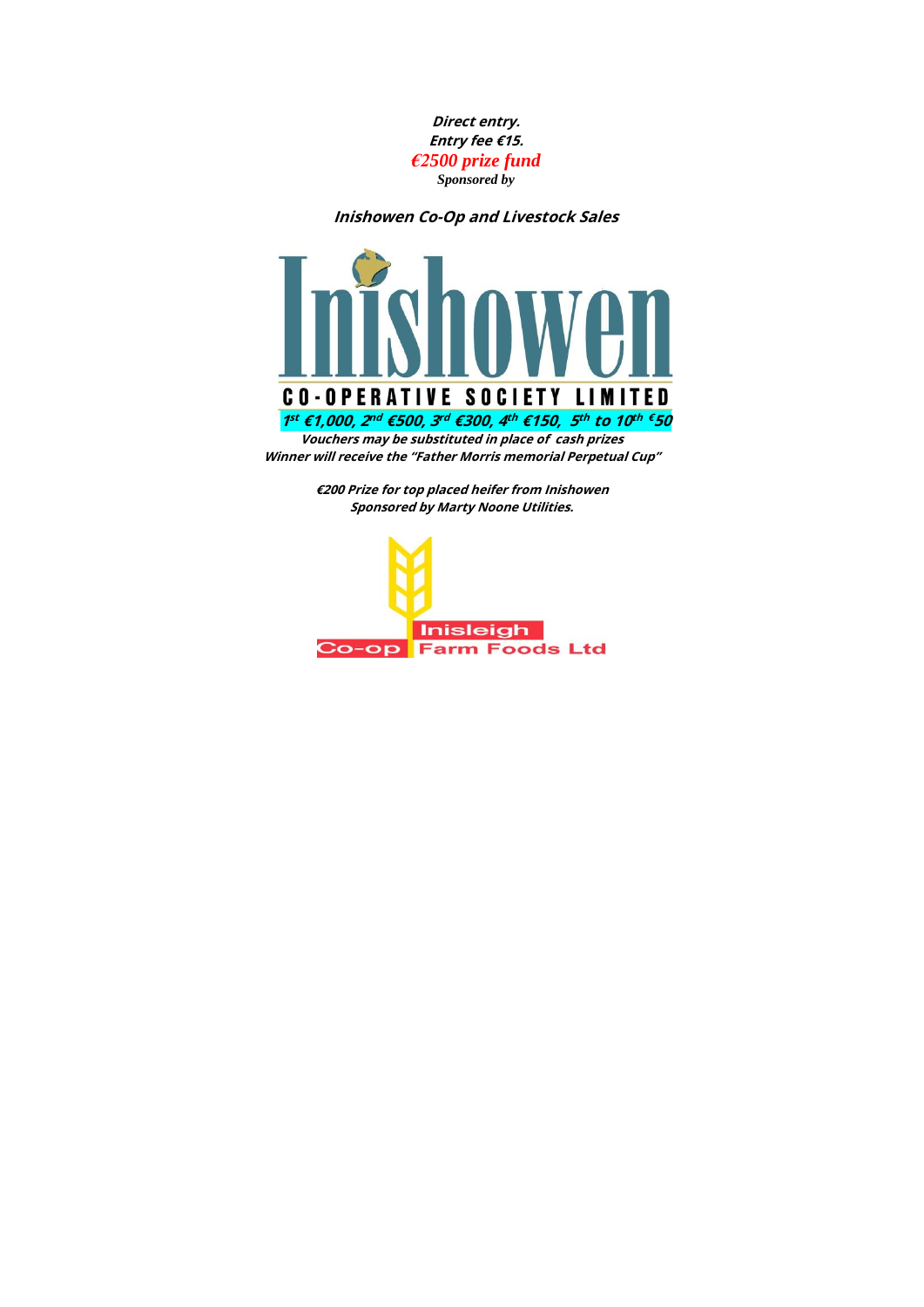### Section 52A



Prizefund Sponsored By: **[Inish Farm Supplies](https://www.irishshows.org/championshipsponsors/inish-farm-supplies)**, Carndonagh,



## **Championship Final**

**THE IRISH SHOWS ASSOCIATION & CLONMANY SHOW PRESENT THE ALL-IRELAND PEDIGREE SUCKLER TYPE HEIFER CHAMPIONSHIP FINAL. prizefund sponsored by Inish Farm Supplies**

**Qualifying Shows:**

*[Arva Agricultural Show](https://www.irishshows.org/irishshowdirectory/8) [Athlone Agricultural Show](https://www.irishshows.org/irishshowdirectory/10) [Ballyvourney-Coolea Agricultural Show](https://www.irishshows.org/irishshowdirectory/26) [Castleblayney Agricultural Show](https://www.irishshows.org/irishshowdirectory/43) [Clonmel Show](https://www.irishshows.org/irishshowdirectory/56) [Corofin \(North Clare\) Agricultural Show](https://www.irishshows.org/irishshowdirectory/60) [Corrandulla Agricultural Show](https://www.irishshows.org/irishshowdirectory/61) [Dungarvan Agricultural Show](https://www.irishshows.org/irishshowdirectory/64)*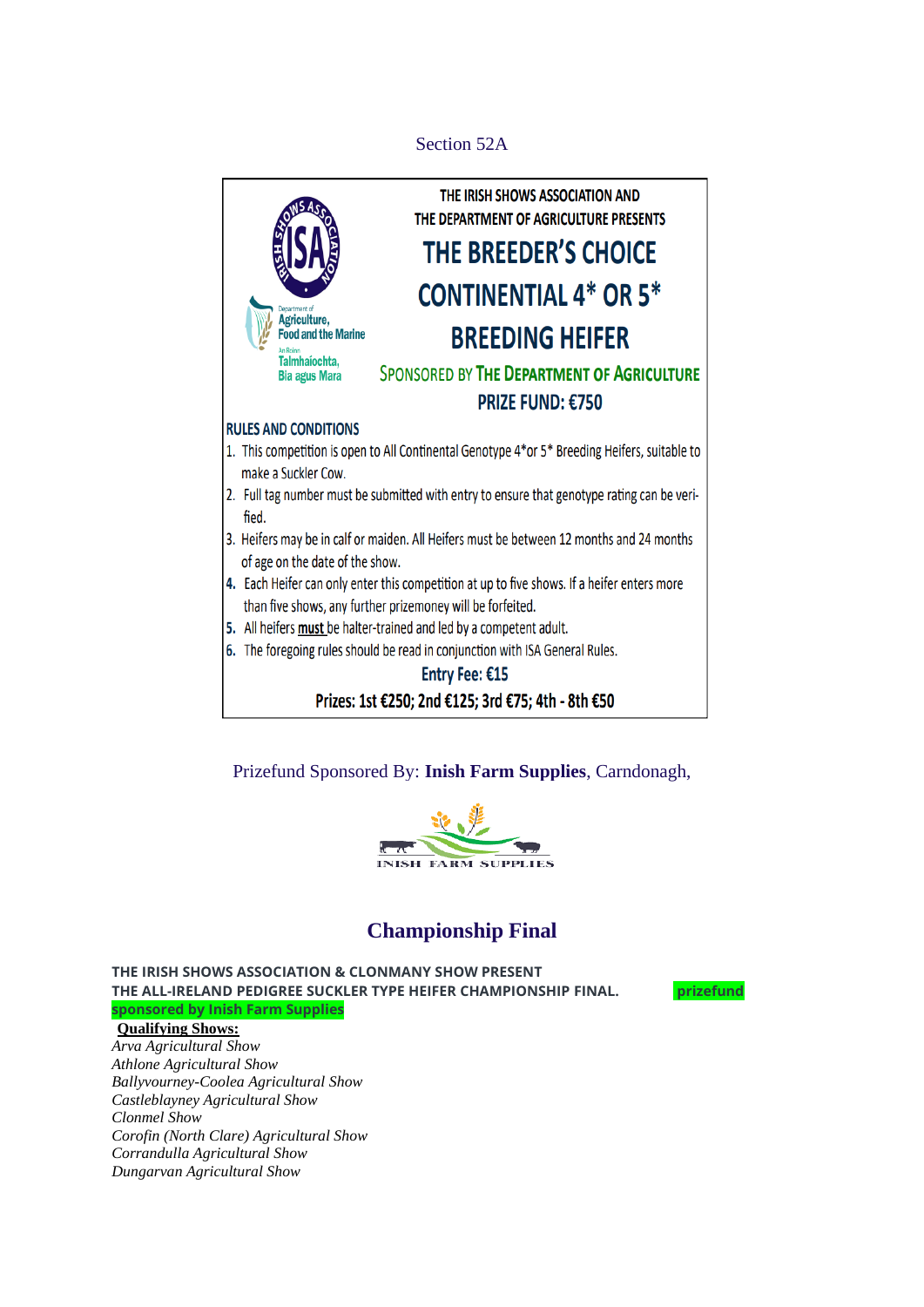*[Enniscrone Show](https://www.irishshows.org/irishshowdirectory/66) [Erris Agricultural Show](https://www.irishshows.org/irishshowdirectory/68) [Finn Valley Agricultural Show](https://www.irishshows.org/irishshowdirectory/70) [Glencolmcille Show](https://www.irishshows.org/irishshowdirectory/75) [Gorey Agricultural Show](https://www.irishshows.org/irishshowdirectory/76) [Grange \(North Sligo Agricultural Show\)](https://www.irishshows.org/irishshowdirectory/79) [Inishowen Agricultural Show](https://www.irishshows.org/irishshowdirectory/80) [Nobber Show](https://www.irishshows.org/irishshowdirectory/90) [Midleton Agricultural Show](https://www.irishshows.org/irishshowdirectory/91) [County Louth Agricultural Show \(Dundalk\)](https://www.irishshows.org/irishshowdirectory/98) [Longford County Show](https://www.irishshows.org/irishshowdirectory/106) [Sligo County Agricultural Show \(Riverstown\)](https://www.irishshows.org/irishshowdirectory/108) [Oldcastle Agricultural Show](https://www.irishshows.org/irishshowdirectory/113) [Cork Summer Show](https://www.irishshows.org/irishshowdirectory/144)*

### **53.** Sponsored By: **[Progressive Genetics, "Ireland's leading A.I. provider"](https://www.irishshows.org/championshipsponsors/progressive-genetics-ireland-s-leading-a-i-provider)**



#### **THE IRISH SHOWS ASSOCIATION & SWINFORD SHOW SOCIETY PRESENT THE ALL IRELAND NON-PEDIGREE SUCKLER HEIFER CHAMPIONSHIP**

## Final Event Date: **28th Aug 2022** Venue for Final : **Swinford Agricultural Show Kiltimagh Road Swinford**

#### Entry Fee to Clonmany qualifying show €10

#### Rules

1. The competition is open to All Breeds of non pedigree Heifers, suitable to produce and rear a calf with potential for current commercial beef markets.

2. Heifers may be in calf or maiden at final. For heifers that are in-calf,

evidence must be produced i.e. Scanning Cert, or Insemination Cert.

3. Heifer's potential mothering ability will be assessed.

4. Up to 2 heifers may qualify at each show if the standard is deemed sufficient.

5. Individual exhibitors may qualify up to 2 heifers for the final.

6. All heifers must be haltered trained and led by a competent adult.

7. Animals qualifying for this final are ineligible for entry to other classes at the Swinford Show.8. The foregoing rules should be read in conjunction with I.S.A/ General Rules for 2022 together with Swinford Show Rules.